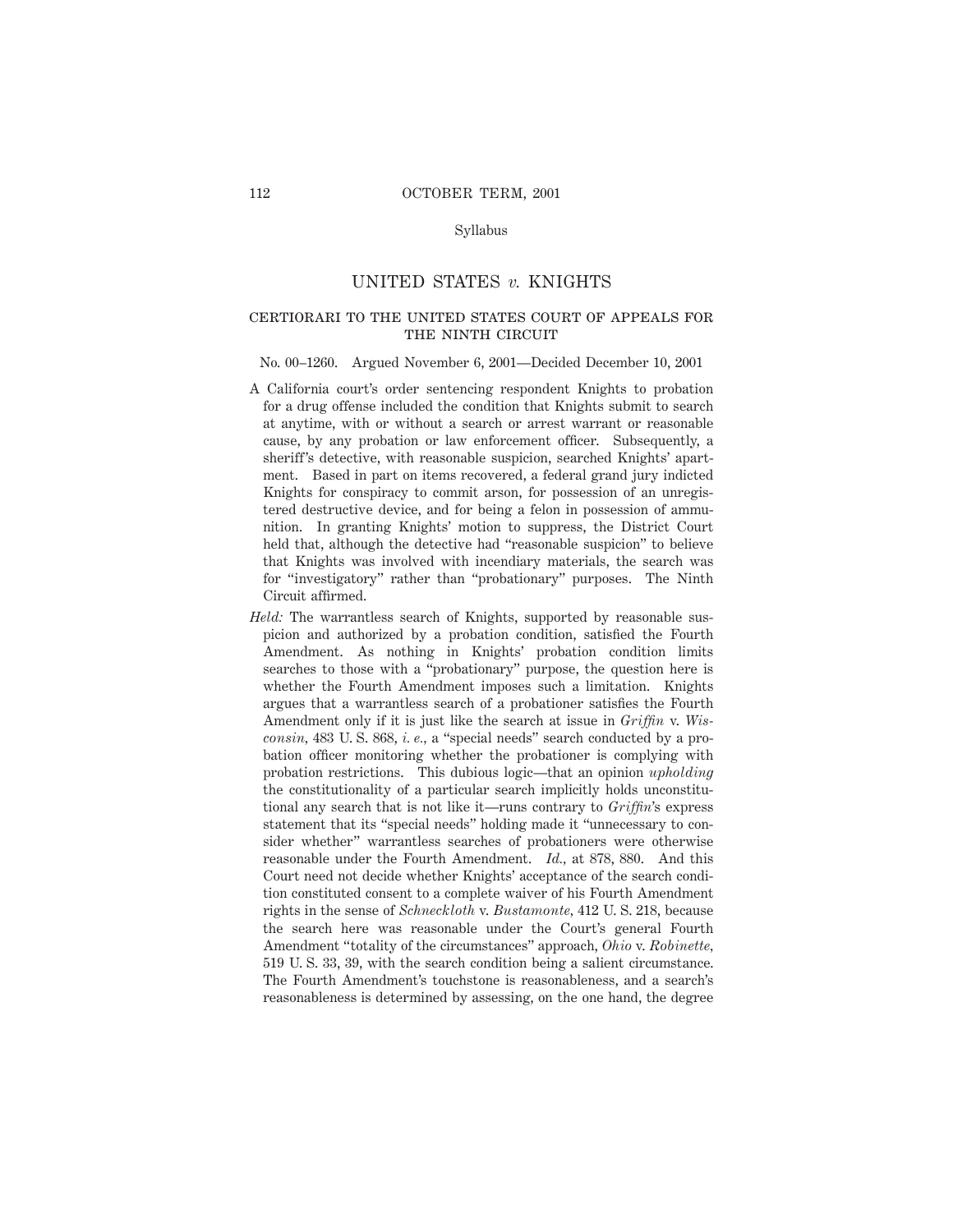### Syllabus

to which it intrudes upon an individual's privacy and, on the other, the degree to which it is needed to promote legitimate governmental interests. *Wyoming* v. *Houghton,* 526 U. S. 295, 300. Knights' status as a probationer subject to a search condition informs both sides of that balance. The sentencing judge reasonably concluded that the search condition would further the two primary goals of probation—rehabilitation and protecting society from future criminal violations. Knights was unambiguously informed of the search condition. Thus, Knights' reasonable expectation of privacy was significantly diminished. In assessing the governmental interest, it must be remembered that the very assumption of probation is that the probationer is more likely than others to violate the law. *Griffin, supra,* at 880. The State's interest in apprehending criminal law violators, thereby protecting potential victims, may justifiably focus on probationers in a way that it does not on the ordinary citizen. On balance, no more than reasonable suspicion was required to search this probationer's house. The degree of individualized suspicion required is a determination that a sufficiently high probability of criminal conduct makes the intrusion on the individual's privacy interest reasonable. Although the Fourth Amendment ordinarily requires probable cause, a lesser degree satisfies the Constitution when the balance of governmental and private interests makes such a standard reasonable. See, *e. g., Terry* v. *Ohio,* 392 U. S. 1. The same circumstances that lead to the conclusion that reasonable suspicion is constitutionally sufficient also render a warrant requirement unnecessary. See *Illinois* v. *McArthur,* 531 U. S. 326, 330. Because the Court's holding rests on ordinary Fourth Amendment analysis that considers all the circumstances of a search, there is no basis for examining official purpose. Pp. 116–122.

219 F. 3d 1138, reversed and remanded.

Rehnquist, C. J., delivered the opinion for a unanimous Court. Souter, J., filed a concurring opinion, *post,* p. 122.

*Malcolm L. Stewart* argued the cause for the United States. With him on the briefs were *Solicitor General Olson, Assistant Attorney General Chertoff,* and *Deputy Solicitor General Dreeben.*

*Hilary A. Fox* argued the cause for respondent. With her on the brief was *Barry J. Portman.*\*

<sup>\*</sup>Briefs of *amici curiae* urging reversal were filed for the State of California by *Bill Lockyer,* Attorney General, *Robert R. Anderson,* Chief Assistant Attorney General, *Ronald A. Bass* and *Dane Gillette,* Senior As-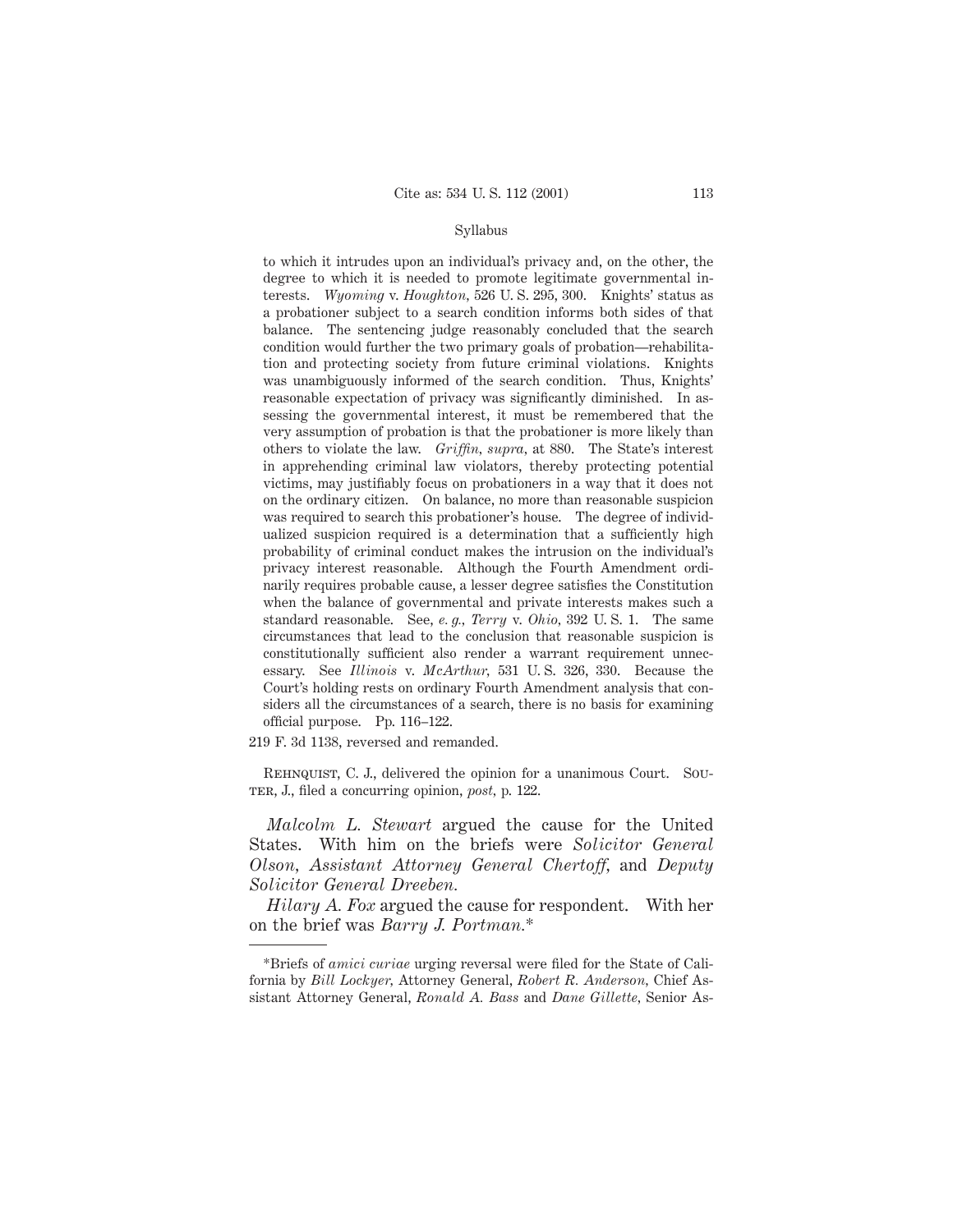CHIEF JUSTICE REHNQUIST delivered the opinion of the Court.

A California court sentenced respondent Mark James Knights to summary probation for a drug offense. The probation order included the following condition: that Knights would "[s]ubmit his . . . person, property, place of residence, vehicle, personal effects, to search at anytime, with or without a search warrant, warrant of arrest or reasonable cause by any probation officer or law enforcement officer." Knights signed the probation order, which stated immediately above his signature that "I HAVE RECEIVED A COPY, READ AND UNDERSTAND THE ABOVE TERMS AND CONDITIONS OF PROBATION AND AGREE TO ABIDE BY SAME." App. 49. In this case, we decide whether a search pursuant to this probation condition, and supported by reasonable suspicion, satisfied the Fourth Amendment.

Three days after Knights was placed on probation, a Pacific Gas & Electric (PG&E) power transformer and adjacent Pacific Bell telecommunications vault near the Napa County Airport were pried open and set on fire, causing an estimated \$1.5 million in damage. Brass padlocks had been removed and a gasoline accelerant had been used to ignite the fire. This incident was the latest in more than 30 recent acts of vandalism against PG&E facilities in Napa County. Suspicion for these acts had long focused on Knights and his friend, Steven Simoneau. The incidents began after PG&E

sistant Attorneys General, and *Laurence K. Sullivan,* Supervising Deputy Attorney General; for the Criminal Justice Legal Foundation by *Kent S. Scheidegger* and *Charles L. Hobson;* and for the Center for Community Interest by *Andrew N. Vollmer* and *Steven Rosen.*

Briefs of *amici curiae* urging affirmance were filed for the California Public Defenders Association et al. by *Kenneth I. Clayman;* for the National Association of Criminal Defense Lawyers by *John Wesley Hall, Jr.,* and *Lisa B. Kemler;* and for the Rutherford Institute by *James Joseph Lynch, Jr., John W. Whitehead,* and *Steven H. Aden.*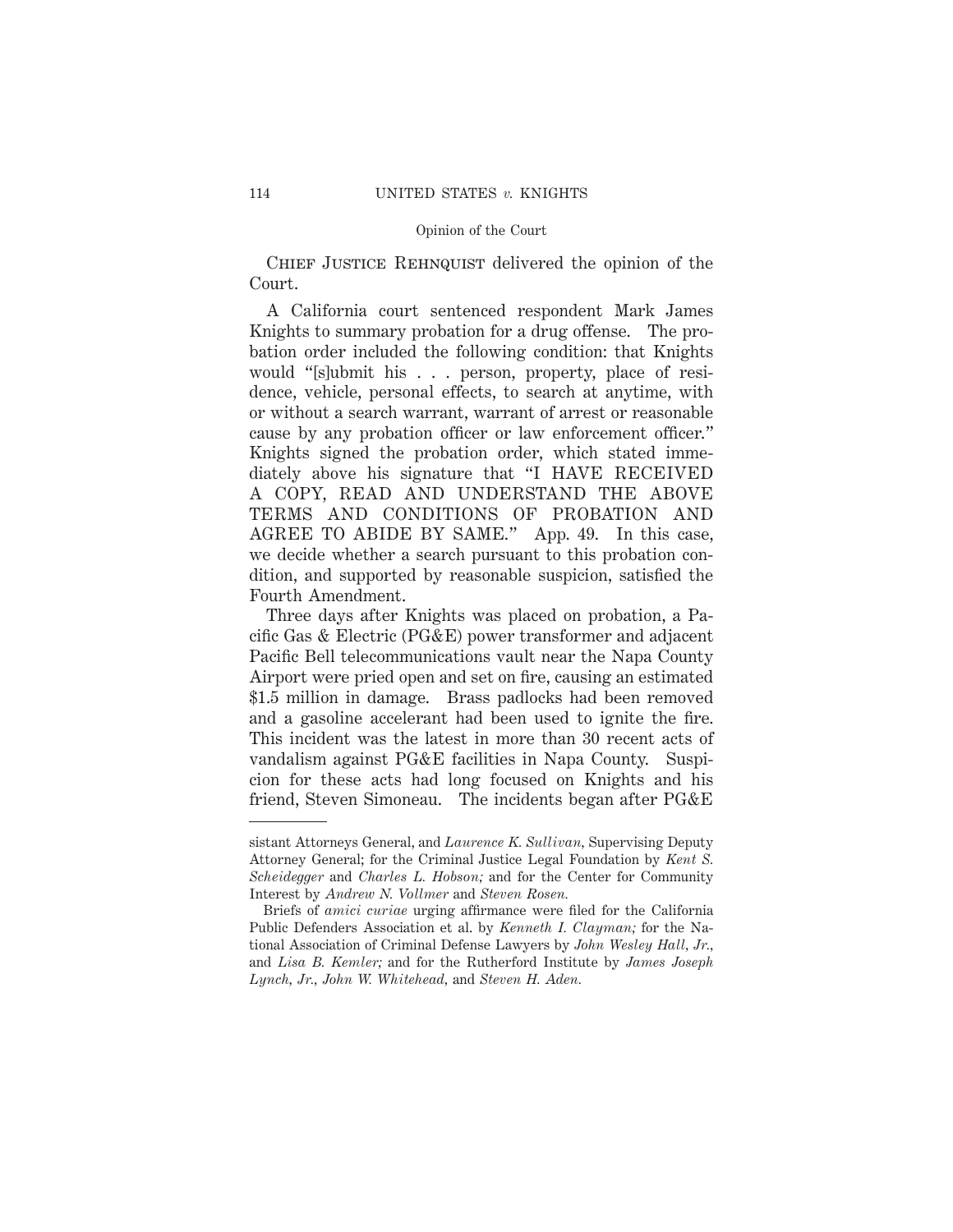had filed a theft-of-services complaint against Knights and discontinued his electrical service for failure to pay his bill. Detective Todd Hancock of the Napa County Sheriff's Department had noticed that the acts of vandalism coincided with Knights' court appearance dates concerning the theft of PG&E services. And just a week before the arson, a sheriff's deputy had stopped Knights and Simoneau near a PG&E gas line and observed pipes and gasoline in Simoneau's pickup truck.

After the PG&E arson, a sheriff's deputy drove by Knights' residence, where he saw Simoneau's truck parked in front. The deputy felt the hood of the truck. It was warm. Detective Hancock decided to set up surveillance of Knights' apartment. At about 3:10 the next morning, Simoneau exited the apartment carrying three cylindrical items. Detective Hancock believed the items were pipe bombs. Simoneau walked across the street to the bank of the Napa River, and Hancock heard three splashes. Simoneau returned without the cylinders and drove away in his truck. Simoneau then stopped in a driveway, parked, and left the area. Detective Hancock entered the driveway and observed a number of suspicious objects in the truck: a Molotov cocktail and explosive materials, a gasoline can, and two brass padlocks that fit the description of those removed from the PG&E transformer vault.

After viewing the objects in Simoneau's truck, Detective Hancock decided to conduct a search of Knights' apartment. Detective Hancock was aware of the search condition in Knights' probation order and thus believed that a warrant was not necessary.<sup>1</sup> The search revealed a detonation cord, ammunition, liquid chemicals, instruction manuals on chemistry and electrical circuitry, bolt cutters, telephone poleclimbing spurs, drug paraphernalia, and a brass padlock stamped "PG&E."

<sup>&</sup>lt;sup>1</sup> Hancock had seen a copy of the probation order when he was checking Knights' file in the Sheriff's Department office.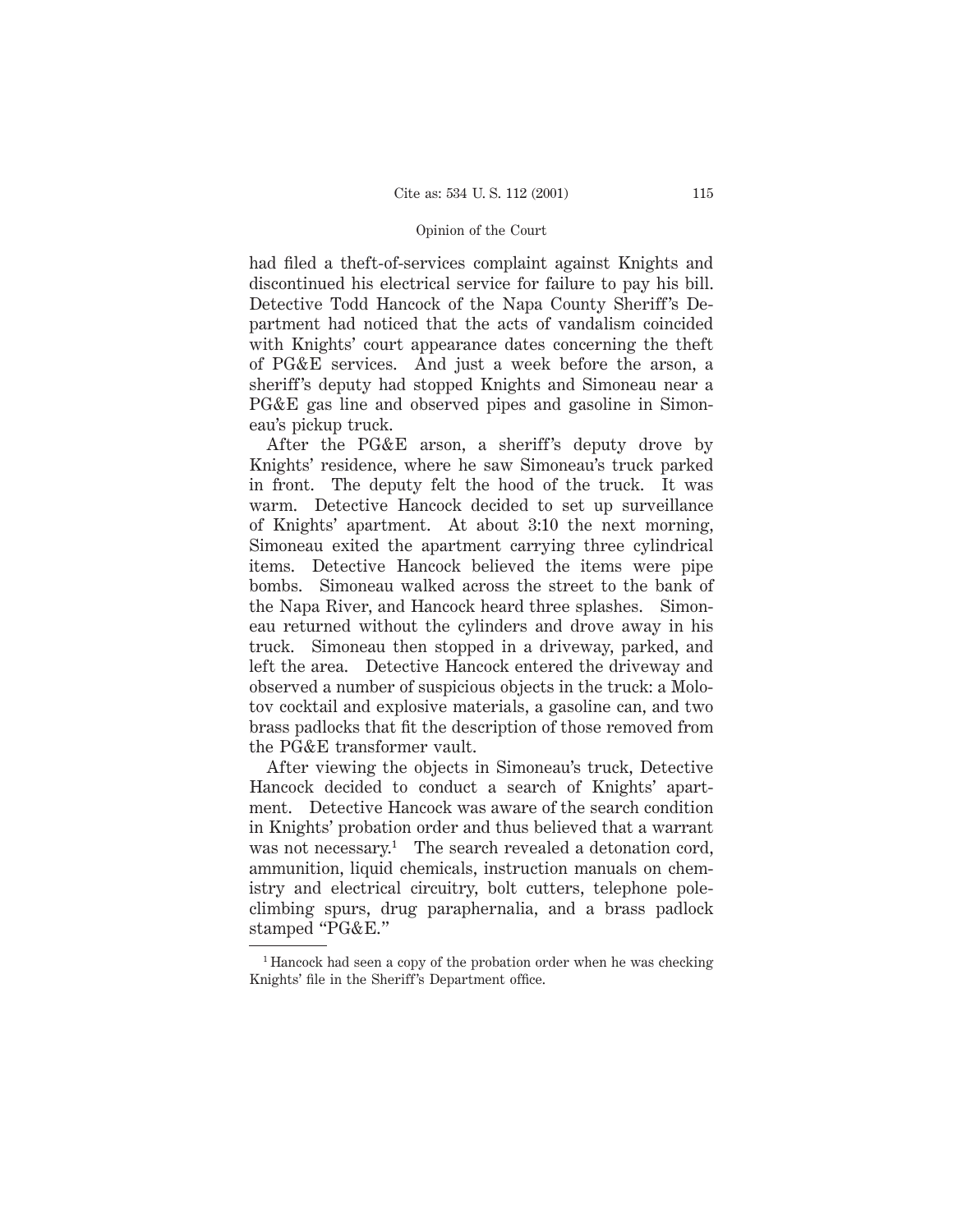Knights was arrested, and a federal grand jury subsequently indicted him for conspiracy to commit arson, for possession of an unregistered destructive device, and for being a felon in possession of ammunition. Knights moved to suppress the evidence obtained during the search of his apartment. The District Court held that Detective Hancock had "reasonable suspicion" to believe that Knights was involved with incendiary materials. App. to Pet. for Cert. 30a. The District Court nonetheless granted the motion to suppress on the ground that the search was for "investigatory" rather than "probationary" purposes. The Court of Appeals for the Ninth Circuit affirmed. 219 F. 3d 1138 (2000). The Court of Appeals relied on its earlier decisions holding that the search condition in Knights' probation order "must be seen as limited to probation searches, and must stop short of investigation searches." *Id.,* at 1142–1143 (citing *United States* v. *Ooley,* 116 F. 3d 370, 371 (CA9 1997)).

The Supreme Court of California has rejected this distinction and upheld searches pursuant to the California probation condition "whether the purpose of the search is to monitor the probationer or to serve some other law enforcement purpose." *People* v. *Woods,* 21 Cal. 4th 668, 681, 981 P. 2d 1019, 1027 (1999), cert. denied, 529 U. S. 1023 (2000). We granted certiorari, 532 U. S. 1018 (2001), to assess the constitutionality of searches made pursuant to this common California probation condition.

Certainly nothing in the condition of probation suggests that it was confined to searches bearing upon probationary status and nothing more. The search condition provides that Knights will submit to a search "by any probation officer or law enforcement officer" and does not mention anything about purpose. App. 49. The question then is whether the Fourth Amendment limits searches pursuant to this probation condition to those with a "probationary" purpose.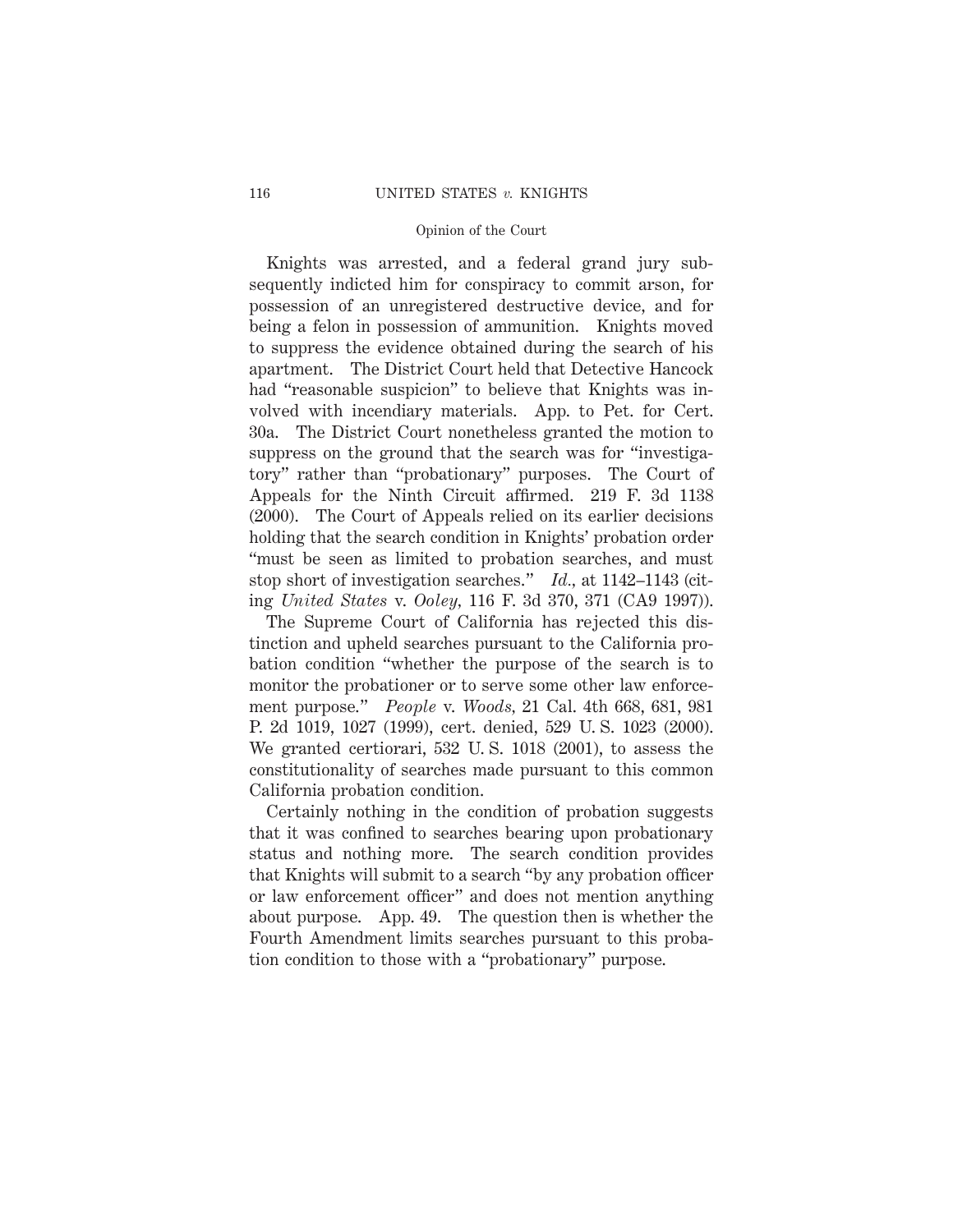Knights argues that this limitation follows from our decision in *Griffin* v. *Wisconsin,* 483 U. S. 868 (1987). Brief for Respondent 14. In *Griffin,* we upheld a search of a probationer conducted pursuant to a Wisconsin regulation permitting "any probation officer to search a probationer's home without a warrant as long as his supervisor approves and as long as there are 'reasonable grounds' to believe the presence of contraband," 483 U. S., at 870–871. The Wisconsin regulation that authorized the search was not an express condition of Griffin's probation; in fact, the regulation was not even promulgated at the time of Griffin's sentence.<sup>2</sup> The regulation applied to all Wisconsin probationers, with no need for a judge to make an individualized determination that the probationer's conviction justified the need for warrantless searches. We held that a State's operation of its probation system presented a "special need" for the "exercise of supervision to assure that [probation] restrictions are in fact observed." *Id.,* at 875. That special need for supervision justified the Wisconsin regulation and the search pursuant to the regulation was thus reasonable. *Id.,* at 875–880.

In Knights' view, apparently shared by the Court of Appeals, a warrantless search of a probationer satisfies the Fourth Amendment only if it is just like the search at issue in *Griffin—i. e.,* a "special needs" search conducted by a probation officer monitoring whether the probationer is complying with probation restrictions. This dubious logic—that an opinion upholding the constitutionality of a particular search implicitly holds unconstitutional any search that is not like it—runs contrary to *Griffin*'s express statement that its "special needs" holding made it "unnecessary to consider whether" warrantless searches of probationers were other-

<sup>2</sup> Griffin was placed on probation in September 1980, 483 U. S., at 870, and the regulation was not promulgated until December 1981, *id.,* at 871.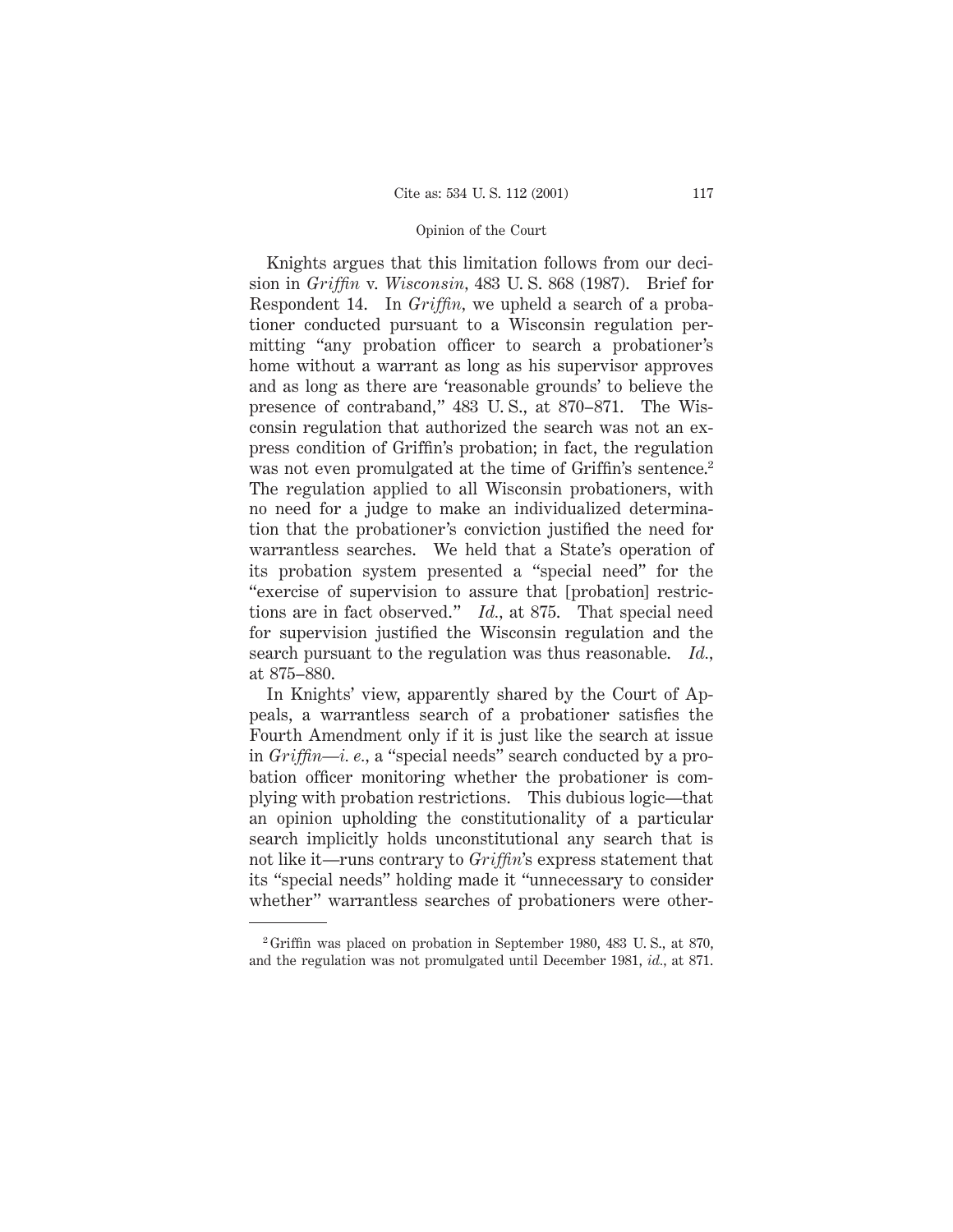wise reasonable within the meaning of the Fourth Amendment.3 *Id.,* at 878, 880.

We now consider that question in assessing the constitutionality of the search of Knights' apartment. The Government, advocating the approach of the Supreme Court of California, see *Woods, supra,* contends that the search satisfied the Fourth Amendment under the "consent" rationale of cases such as *Zap* v. *United States,* 328 U. S. 624 (1946), and *Schneckloth* v. *Bustamonte,* 412 U. S. 218 (1973). In the Government's view, Knights' acceptance of the search condition was voluntary because he had the option of rejecting probation and going to prison instead, which the Government argues is analogous to the voluntary decision defendants often make to waive their right to a trial and accept a plea bargain.4

We need not decide whether Knights' acceptance of the search condition constituted consent in the *Schneckloth* sense of a complete waiver of his Fourth Amendment rights, however, because we conclude that the search of Knights was reasonable under our general Fourth Amendment approach of "examining the totality of the circumstances," *Ohio* v. *Robinette,* 519 U. S. 33, 39 (1996), with the probation search condition being a salient circumstance.

The touchstone of the Fourth Amendment is reasonableness, and the reasonableness of a search is determined "by

<sup>3</sup> The Wisconsin Supreme Court had held in *Griffin* that "probation diminishes a probationer's reasonable expectation of privacy—so that a probation officer may, consistent with the Fourth Amendment, search a probationer's home without a warrant, and with only 'reasonable grounds' (not probable cause) to believe that contraband is present." *Id.,* at 872.

<sup>4</sup> The Government sees our unconstitutional conditions doctrine as a limitation on what a probationer may validly consent to in a probation order. The Government argues that the search condition is not an unconstitutional condition because waiver of Fourth Amendment rights "directly furthers the State's interest in the effective administration of its probation system." Brief for United States 22.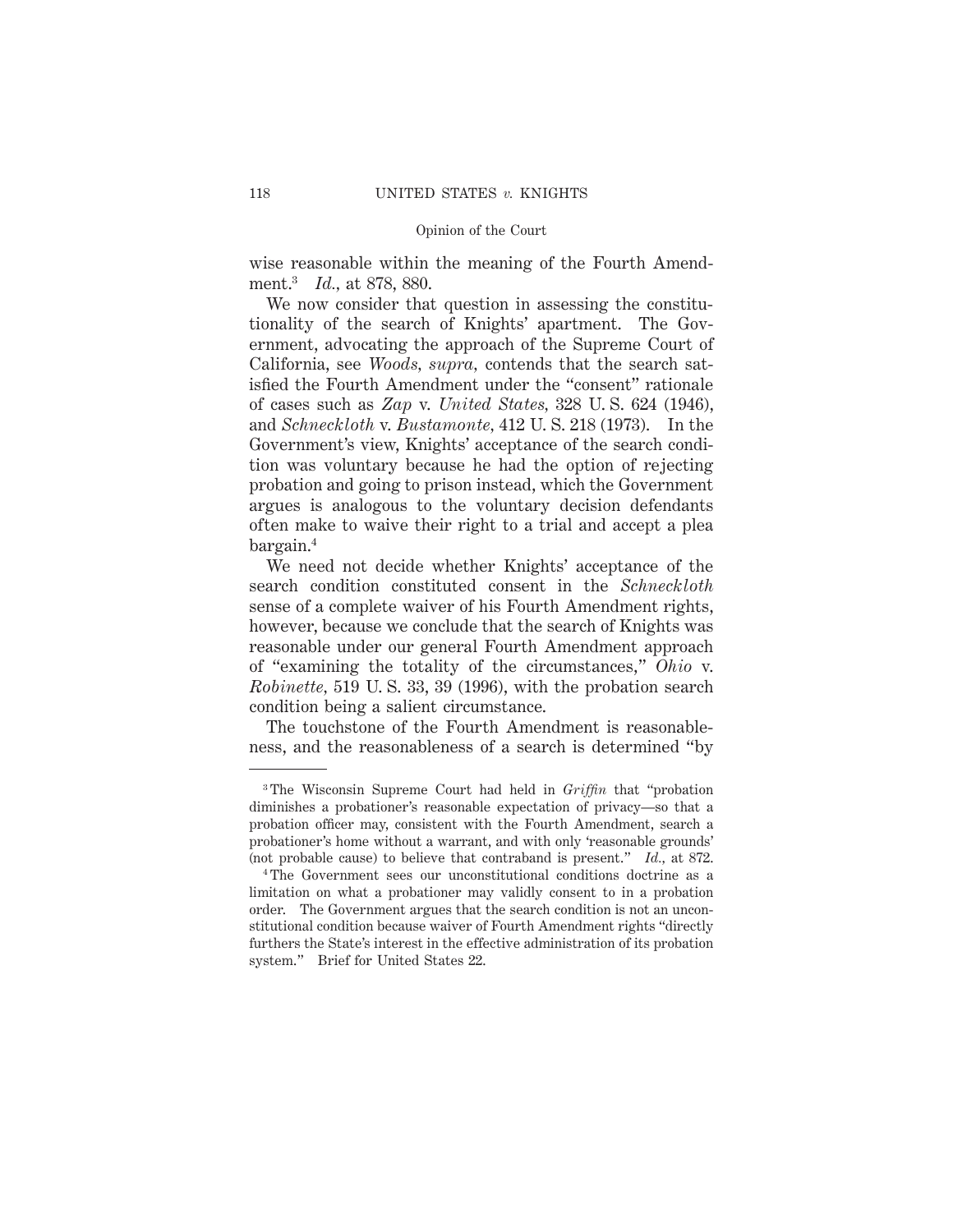assessing, on the one hand, the degree to which it intrudes upon an individual's privacy and, on the other, the degree to which it is needed for the promotion of legitimate governmental interests." *Wyoming* v. *Houghton,* 526 U. S. 295, 300 (1999). Knights' status as a probationer subject to a search condition informs both sides of that balance. "Probation, like incarceration, is 'a form of criminal sanction imposed by a court upon an offender after verdict, finding, or plea of guilty.' " *Griffin, supra,* at 874 (quoting G. Killinger, H. Kerper, & P. Cromwell, Probation and Parole in the Criminal Justice System 14 (1976)). Probation is "one point . . . on a continuum of possible punishments ranging from solitary confinement in a maximum-security facility to a few hours of mandatory community service." 483 U.S., at 874. Inherent in the very nature of probation is that probationers "do not enjoy 'the absolute liberty to which every citizen is entitled.'" *Ibid.* (quoting *Morrissey* v. *Brewer*, 408 U.S. 471, 480 (1972)). Just as other punishments for criminal convictions curtail an offender's freedoms, a court granting probation may impose reasonable conditions that deprive the offender of some freedoms enjoyed by law-abiding citizens.

The judge who sentenced Knights to probation determined that it was necessary to condition the probation on Knights' acceptance of the search provision. It was reasonable to conclude that the search condition would further the two primary goals of probation—rehabilitation and protecting society from future criminal violations.5 The probation order clearly expressed the search condition and Knights was unambiguously informed of it. The probation condition

<sup>5</sup> Under California law, a probation condition is invalid if it (1) has no relationship to the crime of which defendant was convicted; (2) relates to conduct which in itself is not criminal; and (3) requires or forbids conduct which is not reasonably related to future criminality. *People* v. *Lent,* 15 Cal. 3d 481, 485–486, 541 P. 2d 545, 548 (1975).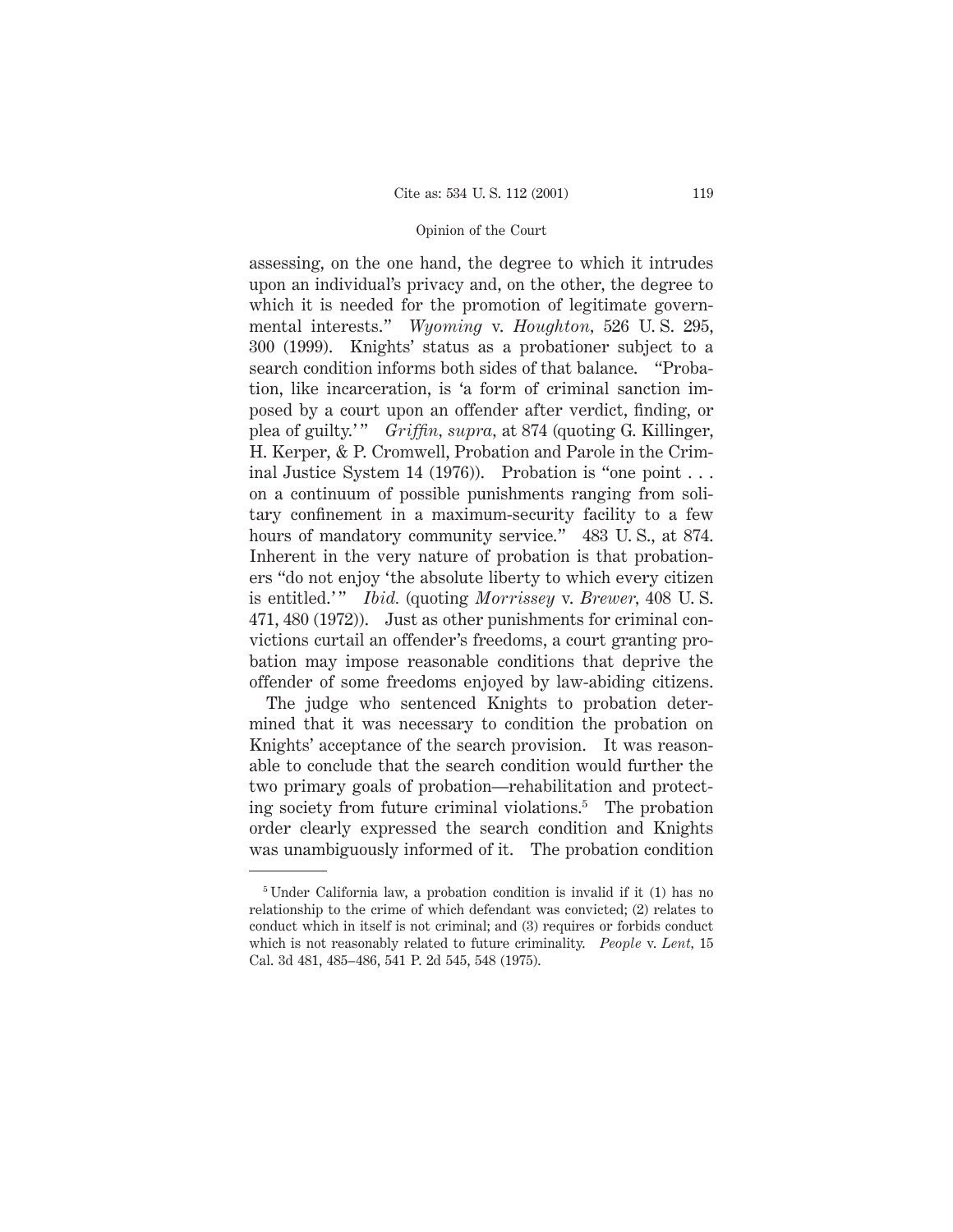thus significantly diminished Knights' reasonable expectation of privacy.<sup>6</sup>

In assessing the governmental interest side of the balance, it must be remembered that "the very assumption of the institution of probation" is that the probationer "is more likely than the ordinary citizen to violate the law." *Griffin,* 483 U. S., at 880. The recidivism rate of probationers is significantly higher than the general crime rate. See U. S. Dept. of Justice, Office of Justice Programs, Bureau of Justice Statistics, Recidivism of Felons on Probation, 1986–89, pp. 1, 6 (Feb. 1992) (reporting that 43% of 79,000 felons placed on probation in 17 States were rearrested for a felony within three years while still on probation); U. S. Dept. of Justice, Office of Justice Programs, Bureau of Justice Statistics, Probation and Parole Violators in State Prison, 1991, p. 3 (Aug. 1995) (stating that in 1991, 23% of state prisoners were probation violators). And probationers have even more of an incentive to conceal their criminal activities and quickly dispose of incriminating evidence than the ordinary criminal because probationers are aware that they may be subject to supervision and face revocation of probation, and possible incarceration, in proceedings in which the trial rights of a jury and proof beyond a reasonable doubt, among other things, do not apply, see *Minnesota* v. *Murphy,* 465 U. S. 420, 435, n. 7 (1984) ("[T]here is no right to a jury trial before probation may be revoked"); 18 U. S. C. § 3583(e).

The State has a dual concern with a probationer. On the one hand is the hope that he will successfully complete pro-

<sup>6</sup> We do not decide whether the probation condition so diminished, or completely eliminated, Knights' reasonable expectation of privacy (or constituted consent, see *supra,* at 118) that a search by a law enforcement officer without any individualized suspicion would have satisfied the reasonableness requirement of the Fourth Amendment. The terms of the probation condition permit such a search, but we need not address the constitutionality of a suspicionless search because the search in this case was supported by reasonable suspicion.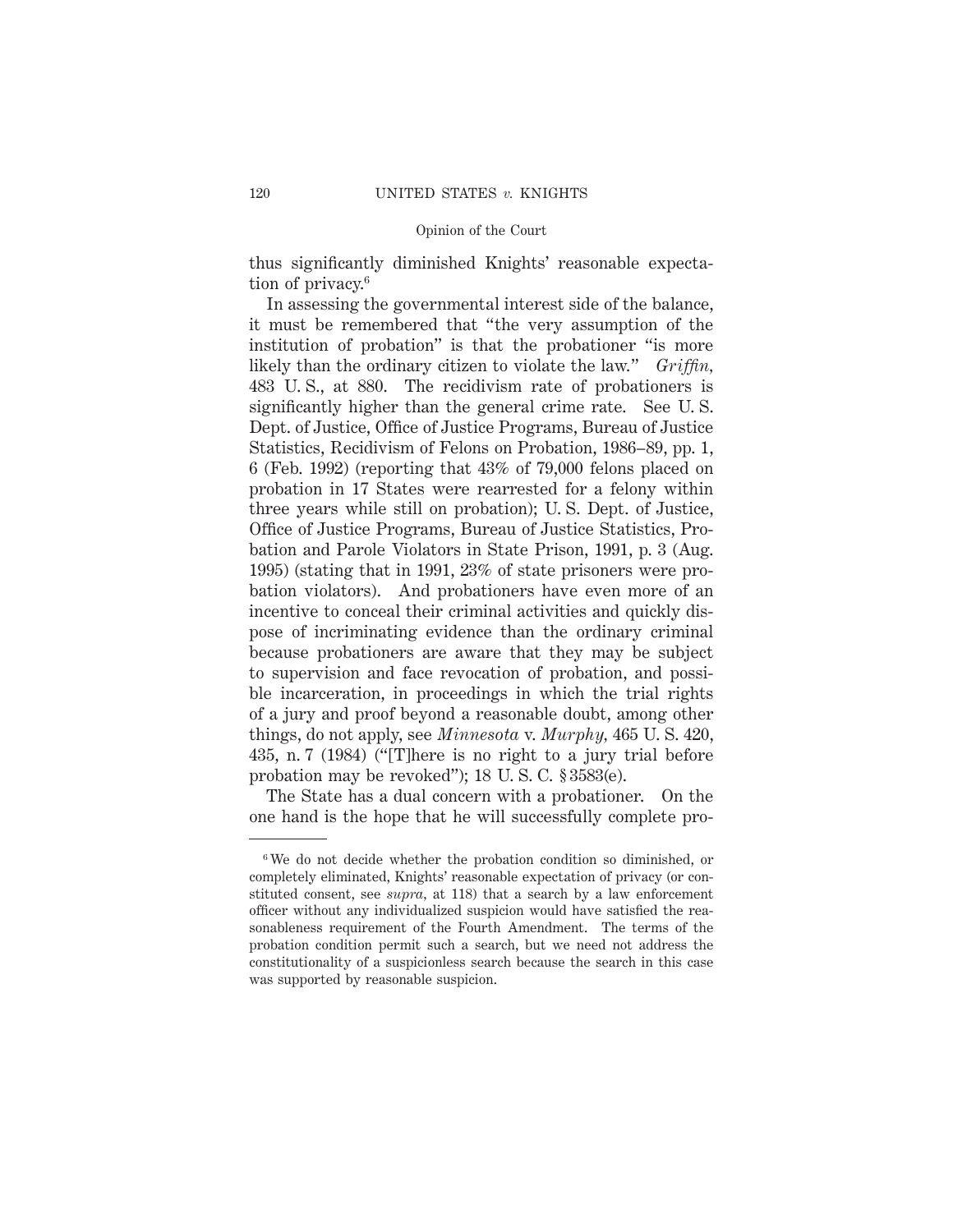bation and be integrated back into the community. On the other is the concern, quite justified, that he will be more likely to engage in criminal conduct than an ordinary member of the community. The view of the Court of Appeals in this case would require the State to shut its eyes to the latter concern and concentrate only on the former. But we hold that the Fourth Amendment does not put the State to such a choice. Its interest in apprehending violators of the criminal law, thereby protecting potential victims of criminal enterprise, may therefore justifiably focus on probationers in a way that it does not on the ordinary citizen.

We hold that the balance of these considerations requires no more than reasonable suspicion to conduct a search of this probationer's house. The degree of individualized suspicion required of a search is a determination of when there is a sufficiently high probability that criminal conduct is occurring to make the intrusion on the individual's privacy interest reasonable. See *United States* v. *Cortez,* 449 U. S. 411, 418 (1981) (individualized suspicion deals "with probabilities"). Although the Fourth Amendment ordinarily requires the degree of probability embodied in the term "probable cause," a lesser degree satisfies the Constitution when the balance of governmental and private interests makes such a standard reasonable. See, *e. g., Terry* v. *Ohio,* 392 U. S. 1 (1968); *United States* v. *Brignoni-Ponce,* 422 U. S. 873 (1975). Those interests warrant a lesser than probablecause standard here. When an officer has reasonable suspicion that a probationer subject to a search condition is engaged in criminal activity, there is enough likelihood that criminal conduct is occurring that an intrusion on the probationer's significantly diminished privacy interests is reasonable.

The same circumstances that lead us to conclude that reasonable suspicion is constitutionally sufficient also render a warrant requirement unnecessary. See *Illinois* v. *McArthur,* 531 U. S. 326, 330 (2001) (noting that general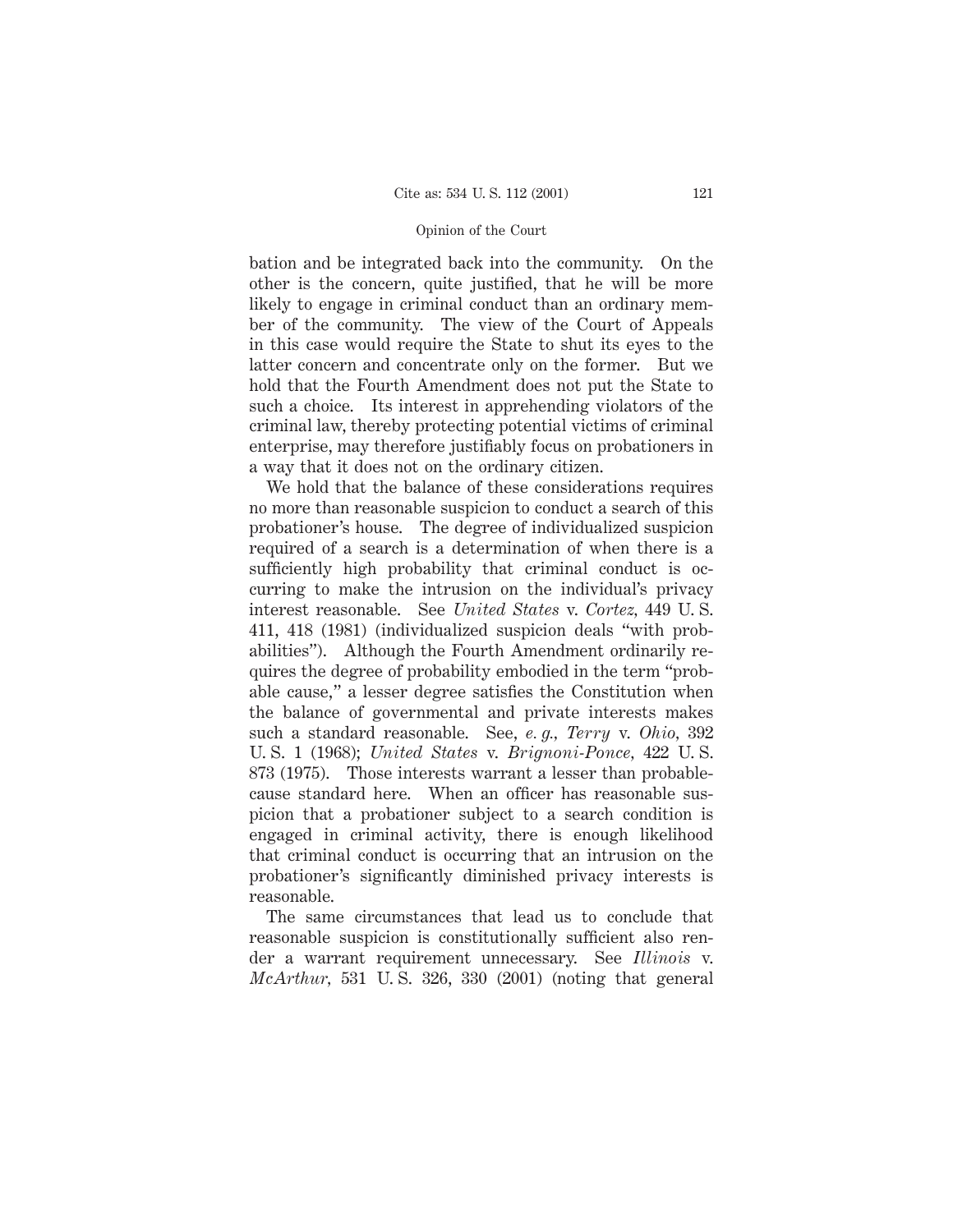# SOUTER, J., concurring

or individual circumstances, including "diminished expectations of privacy," may justify an exception to the warrant requirement).

Because our holding rests on ordinary Fourth Amendment analysis that considers all the circumstances of a search, there is no basis for examining official purpose. With the limited exception of some special needs and administrative search cases, see *Indianapolis* v. *Edmond,* 531 U. S. 32, 45 (2000), "we have been unwilling to entertain Fourth Amendment challenges based on the actual motivations of individual officers." *Whren* v. *United States,* 517 U. S. 806, 813 (1996).

The District Court found, and Knights concedes, that the search in this case was supported by reasonable suspicion. We therefore hold that the warrantless search of Knights, supported by reasonable suspicion and authorized by a condition of probation, was reasonable within the meaning of the Fourth Amendment. The judgment of the Court of Appeals is reversed, and the cause is remanded for further proceedings consistent with this opinion.

*It is so ordered.*

# JUSTICE SOUTER, concurring.

As this case was originally presented to us, the dispute centered on whether Knights's agreement to the search condition included in his terms of probation covered only those searches with a probation-related purpose, or rather extended to searches with an investigatory or law-enforcement purpose. At that time, the Government argued that *Whren* v. *United States,* 517 U. S. 806 (1996), precluded any enquiry into the motives of the individual officers conducting the search. We now hold that law-enforcement searches of probationers who have been informed of a search condition are permissible upon individualized suspicion of criminal behavior committed during the probationary period, thus removing any issue of the subjective intention of the investi-